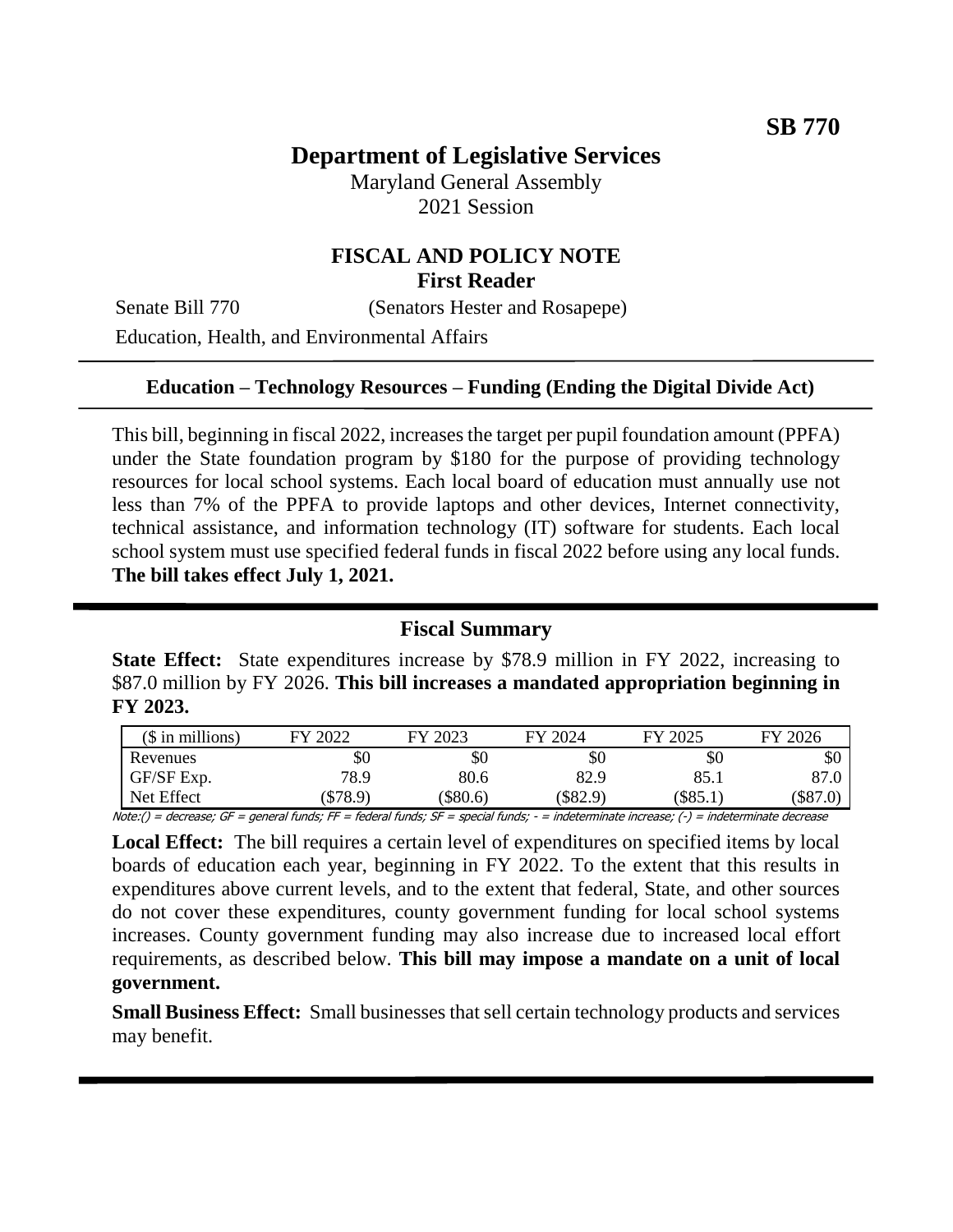### **Analysis**

**Bill Summary:** Each local board of education may partner with an organization for the use of a device as a service model. At the end of each fiscal year, any unused funds may be held in a special fund by the local board for use in a subsequent fiscal year. Each local board allocating funds to provide specified technology resources for students must adhere to specified IT security standards as set by the Department of Information Technology (DoIT) for units of State government. The bill expresses the intent of the General Assembly that Maryland Education Enterprise Consortium agreements are encouraged to include options for connectivity, hardware, software, maintenance of physical equipment, and technical support services.

**Current Law:** The foundation program is the major State general education aid program for public schools, accounting for nearly half of State education aid. The PPFA used to determine State and local shares of the foundation program is annually inflated by the lesser of the increase in (1) the implicit price deflator for State and local government expenditures for the second prior fiscal year; (2) the regional consumer price index for the second prior fiscal year; or (3) 5%.

The Secretary of Information Technology must develop and maintain a statewide IT master plan that will (1) be the basis for the management and direction of IT within the Executive Branch of State government and (2) include all aspects of State IT including telecommunications, security, data processing, and information management. Chapter 467 of 2018 requires DoIT, by January 31, 2019, to develop a plan to (1) develop, maintain, and revise security training material that focuses on data protection and integrity and can be used by the Governor and any unit of State government and (2) report specified information to the Governor and specified committees of the General Assembly.

#### *Blueprint for Maryland's Future Fund*

The Blueprint for Maryland's Future Fund was created by Chapter 771 of 2019 as the successor to the Commission on Innovation and Excellence in Education Fund. The purpose of the fund is to assist in providing adequate funding for early childhood education and primary and secondary education to provide a world-class education to students. The fund consists of (1) specified allocations of personal income tax and sales tax revenues; (2) money appropriated in the budget for the fund; and (3) any other money from other sources accepted for the benefit of the fund.

**State Expenditures:** State aid to local school systems increases beginning in fiscal 2022, and is mandated beginning in fiscal 2023, which may be general fund expenditures or special fund expenditures from the Blueprint for Maryland's Future Fund. Adding \$180 per student to the foundation program results in an estimated increase in State aid for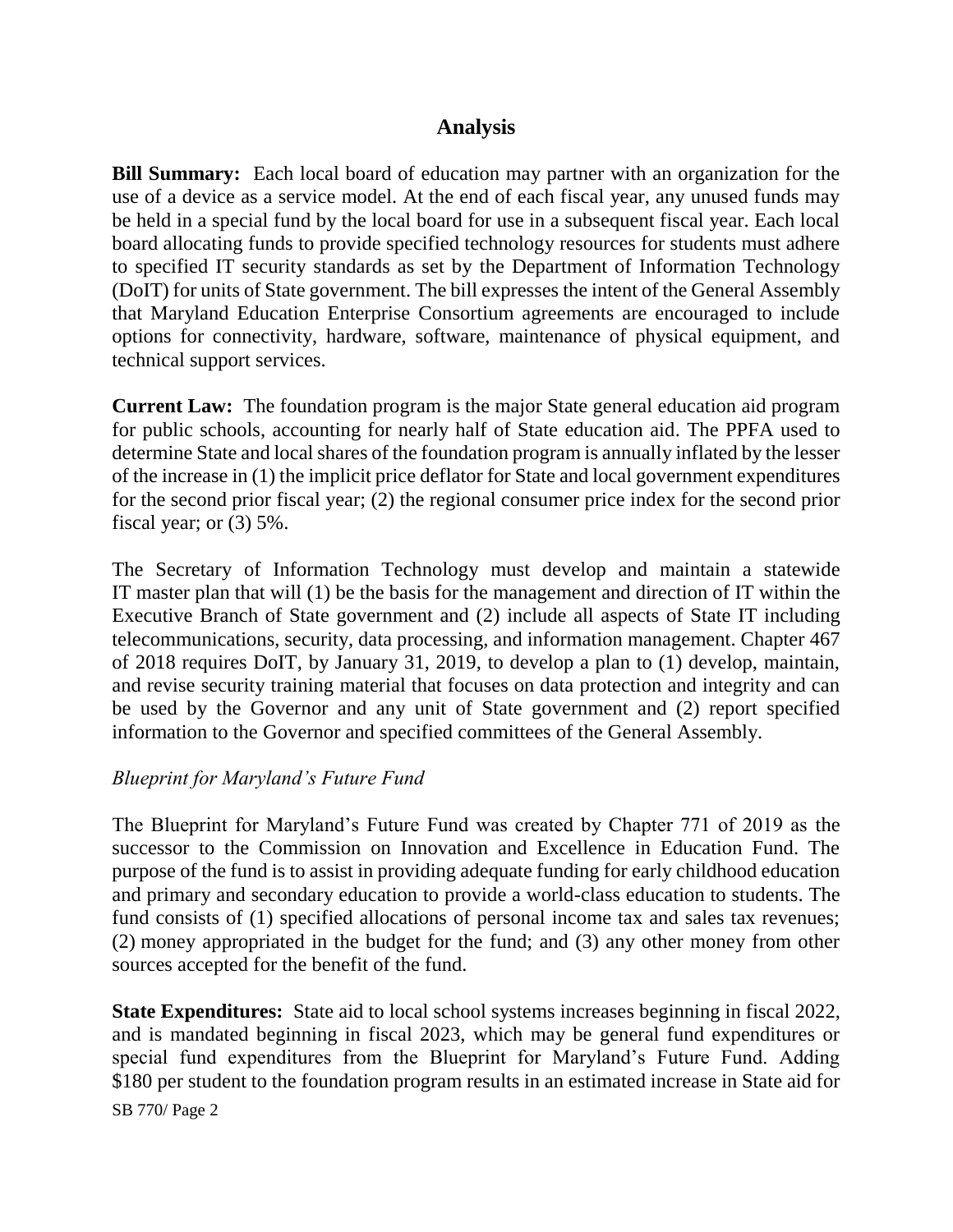public schools totaling \$78.9 million in fiscal 2022, increasing to \$87.0 million by fiscal 2026 with inflation in the PPFA.

APA Consulting, which conducted the 2016 education adequacy study for the State of Maryland and also served as a financial consultant to the Commission on Innovation and Excellence in Education and the Department of Legislative Services, has estimated approximately \$530 per student is needed in Maryland in fiscal 2022 to adequately support educational technology needs of school systems for students in the current and post-COVID-19 pandemic era. Of that amount, approximately \$350 is provided in the current PPFA for fiscal 2022, requiring an increase of \$180 per student, as provided by this bill.

**Local Revenues:** As early as fiscal 2022, and mandated beginning in fiscal 2023, local boards of education receive increased State aid via the foundation program, as described above. **Exhibit 1** shows increased State funding under the bill in fiscal 2022. As described further below, local boards of education also receive increased funding from county governments to the degree local effort must increase and/or to the extent that increased local school board expenditures are not covered by federal, State and/or other sources.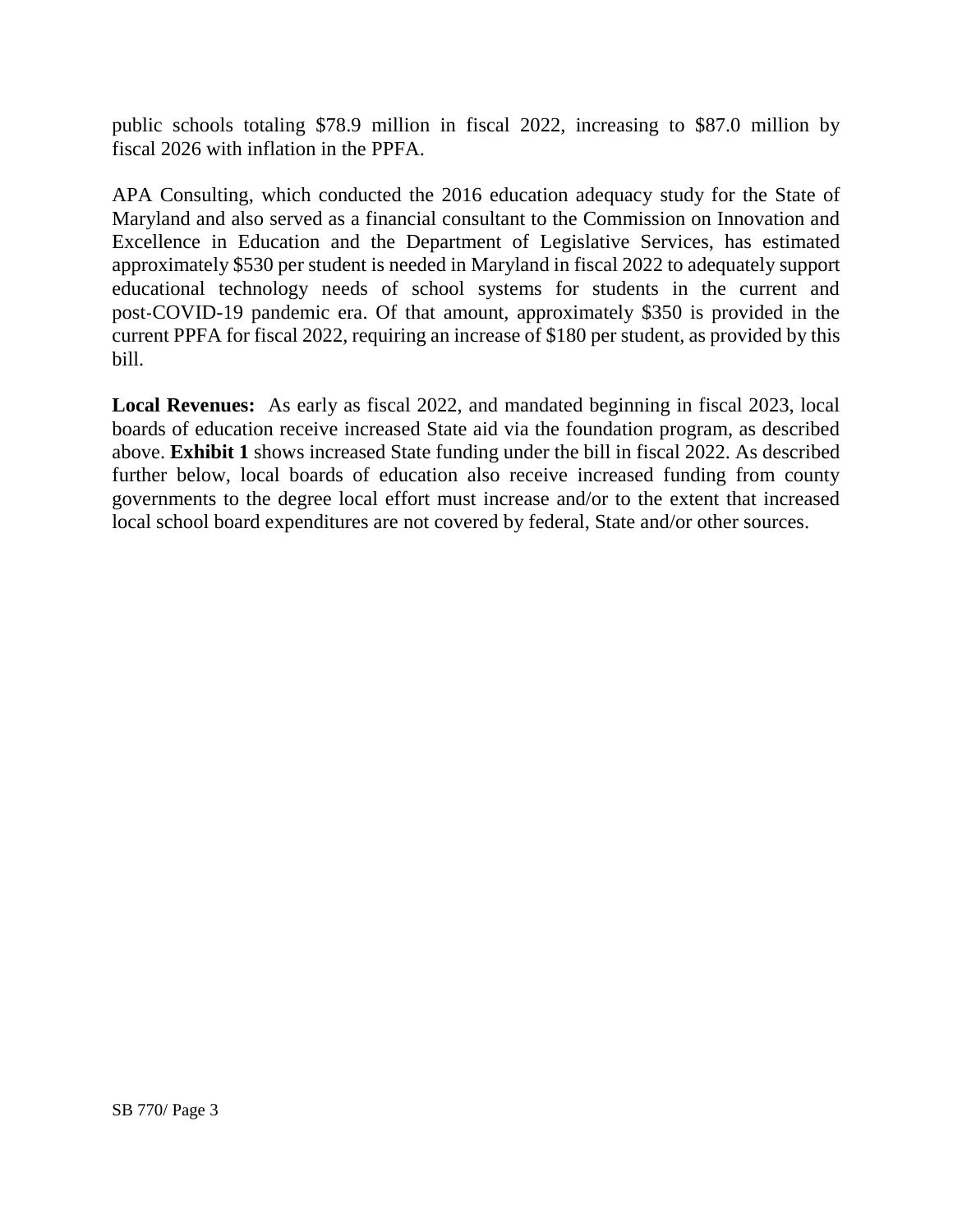## **Exhibit 1 Increased State Aid and Local Requirements Under the Bill Fiscal 2022 \$ in Thousands**

| <b>County</b>         | <b>Increased State Aid</b> | <b>Local Spending Requirement</b> |
|-----------------------|----------------------------|-----------------------------------|
| Allegany              | \$1,025                    | \$4,089                           |
| Anne Arundel          | 5,729                      | 42,939                            |
| <b>Baltimore City</b> | 8,840                      | 38,726                            |
| <b>Baltimore</b>      | 10,351                     | 57,099                            |
| Calvert               | 1,533                      | 7,895                             |
| Caroline              | 727                        | 2,811                             |
| Carroll               | 2,338                      | 12,821                            |
| Cecil                 | 1,583                      | 7,535                             |
| Charles               | 2,933                      | 13,796                            |
| Dorchester            | 547                        | 2,378                             |
| Frederick             | 4,275                      | 22,283                            |
| Garrett               | 278                        | 1,850                             |
| Harford               | 3,636                      | 19,356                            |
| Howard                | 4,578                      | 29,550                            |
| Kent                  | 68                         | 916                               |
| Montgomery            | 9,080                      | 83,071                            |
| Prince George's       | 13,950                     | 67,578                            |
| Queen Anne's          | 548                        | 3,801                             |
| St. Mary's            | 1,764                      | 8,863                             |
| Somerset              | 354                        | 1,409                             |
| Talbot                | 118                        | 2,274                             |
| Washington            | 2,593                      | 11,176                            |
| Wicomico              | 1,877                      | 7,348                             |
| Worcester             | 172                        | 3,356                             |
| <b>Total</b>          | \$78,898                   | \$452,919                         |

**Local Expenditures:** This analysis assumes that each local board of education must use at least 7% of the enhanced PPFA *per full-time equivalent (FTE) enrollment student* for specified technology resources. This amounts to \$530 per FTE in fiscal 2022, increasing to \$569 per FTE by fiscal 2026. This analysis also assumes that this obligation can be met with the use of any combination of federal, State, local, and other funds. Therefore, it is assumed that local school system expenditures increase only to the extent that the